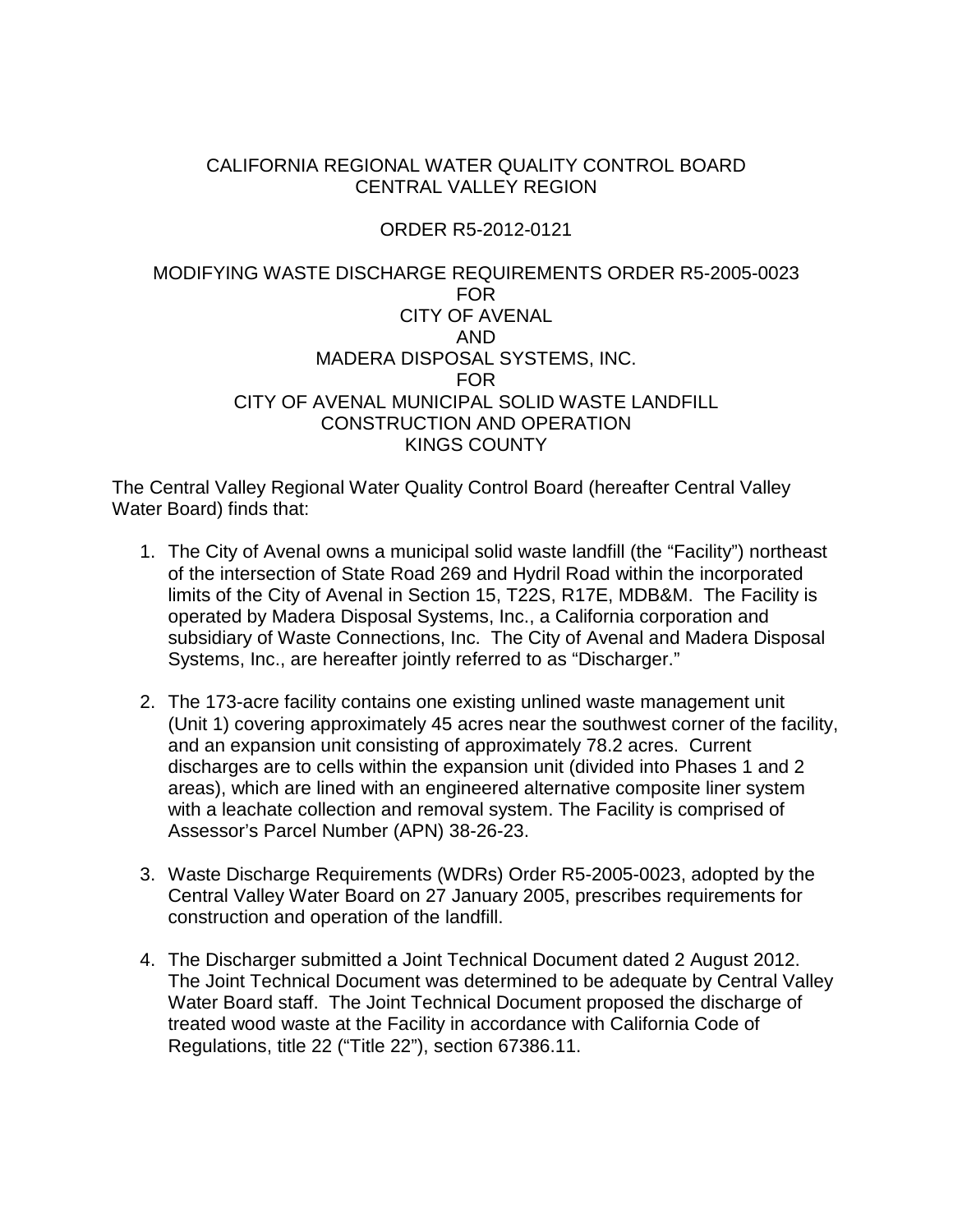- 5. The Discharger proposes to discharge treated wood waste in the composite-lined expansion unit at the landfill. The Health and Safety Code, section 25150.7, defines "treated wood" to mean wood that has been treated with a chemical preservative for purposes of protecting the wood against attacks from insects, microorganisms, fungi, and other environmental conditions that can lead to decay of the wood and the chemical preservative is registered pursuant to the Federal Insecticide, Fungicide, and Rodenticide Act (7 U.S.C. Sec. 136 and following). This may include but is not limited to waste wood that has been treated with chromated copper arsenate (CCA), pentachlorophenol, creosote, acid copper chromate (ACC), ammoniacal copper arsenate (ACA), ammoniacal copper zinc arsenate (ACZA), or chromated zinc chloride (CZC).
- 6. Title 22, section 67386.11 allows treated wood waste to be discharged to a composite-lined portion of a municipal solid waste landfill that is regulated by WDRs issued pursuant to the Water Code provided that the landfill owner/operator:
	- a. Comply with the prohibitions in Title 22, section 67386.3, which are:
		- i. Treated wood waste shall not be burned, scavenged, commingled with other waste prior to disposal, stored in contact with the ground, recycled without treatment (except as in iii, below), treated except in compliance with Title 22, section 67386.10, or disposed to land except in compliance with Title 22, section 67386.11.
		- ii. Any label or mark that identifies the wood and treated wood waste shall not be removed, defaced, or destroyed.
		- iii. Treated wood waste may be recycled only by reuse when all of the following apply:
			- (1) Reuse is on-site.
			- (2) Reuse is consistent with FIFRA approved use of the preservative.
			- (3) Prior to reuse, treated wood waste is handled in compliance with Title 22, division 4.5, chapter 34.
	- b. Ensure treated wood waste is managed at the landfill according to Title 22, division 4.5, chapter 34 prior to disposal.
	- c. Monitor the landfill for a release and if a verified release is detected from the unit where treated wood is discharged, the disposal of treated wood will be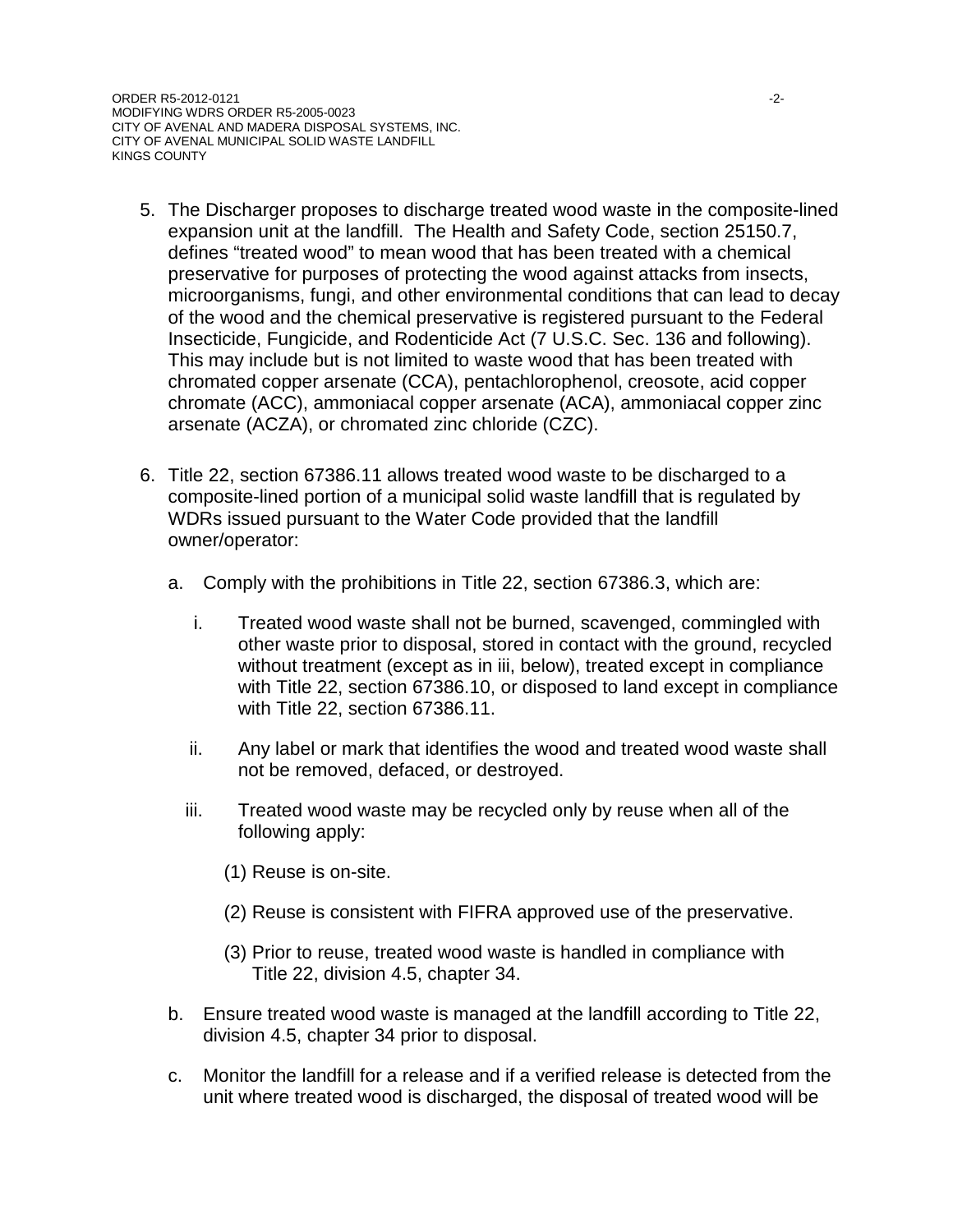terminated at the unit with the verified release until corrective action ceases the release.

- d. Handle treated wood waste in a manner consistent with the applicable sections of the California Occupational Safety and Health Act of 1973.
- 7. This order modifies Order R5-2005-0023 by adding additional discharge specifications for the discharge of treated wood waste to the composite-lined expansion unit. Order R5-2005-0023 remains intact and applicable in all other aspects.

#### **CALIFORNIA ENVIRONMENTAL QUALITY ACT**

8. The City of Avenal certified a final environmental impact report for the facility expansion on 20 September 2004. This Order allows this expanded unit to receive TWW, as the expanded unit satisfies the requirements in Title 22. The Facility, including the expansion unit, has already been fully permitted and there are no significant environmental impacts that will occur as a result of allowing TWW to be discharged to the expansion unit. Therefore, the approval of this Order is exempt from the provisions of the California Environmental Quality Act, (Pub. Resources Code, § 21000 et seq.) in accordance with California Code of Regulations, title 14, section 15301.

#### **PROCEDURAL REQUIREMENTS**

- 9. The Central Valley Water Board notified the Discharger and interested agencies and persons of its intent to prescribe waste discharge requirements for the closure of Phase 1, and has provided them with an opportunity for a public hearing and an opportunity to submit their written views and recommendations.
- 10.The Central Valley Water Board, in a public meeting, heard and considered all comments pertaining to the modification of WDRs Order R5-2005-0023.

**IT IS HEREBY ORDERED, pursuant to California Water Code sections 13263 and** 13267, that the requirements of WDRs Order R5-2005-0023 are modified as follows:

Discharge Specifications B.9 and B.10 are added to read as: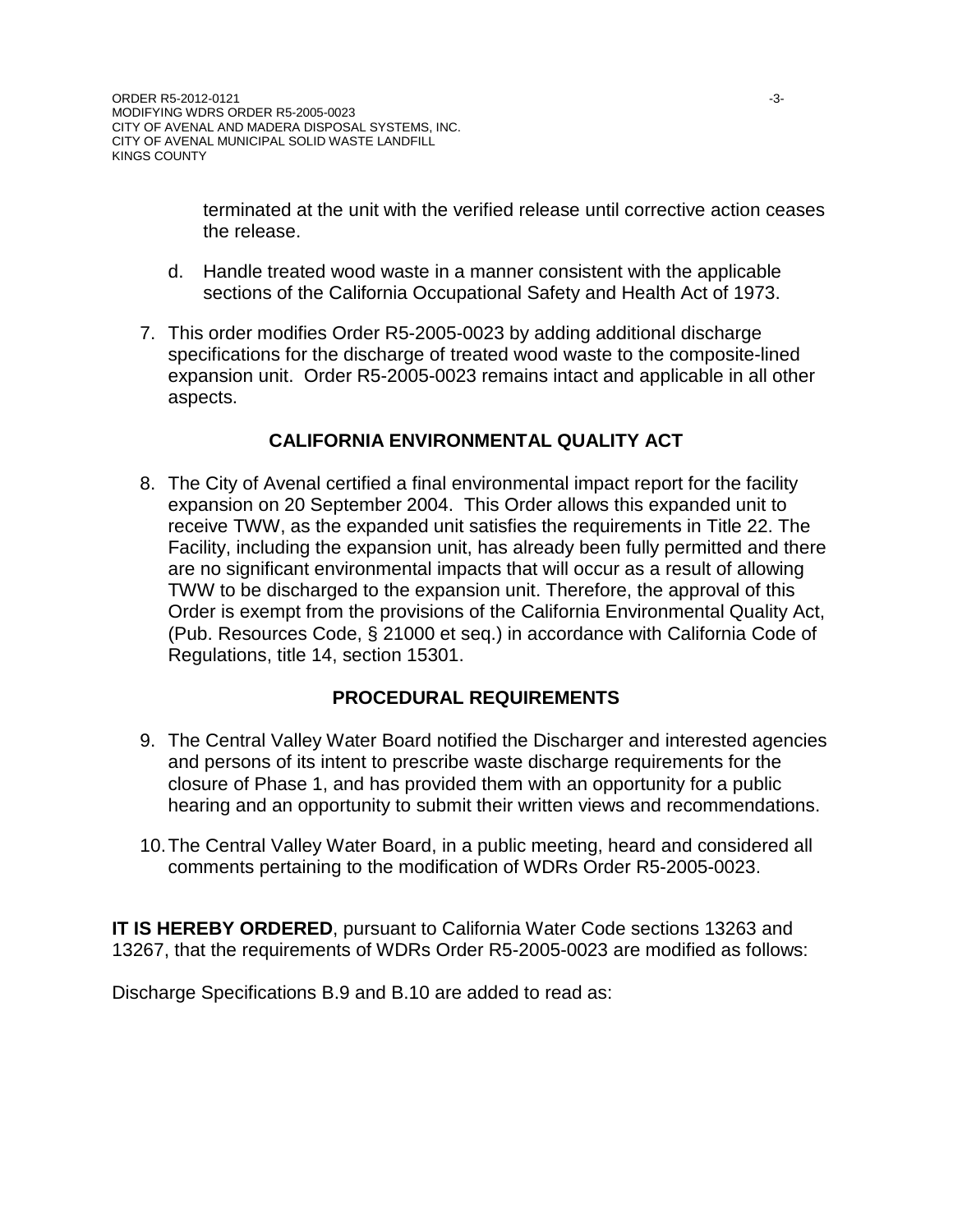### **B. DISCHARGE SPECIFICATIONS**

- 9. The Discharger shall discharge treated wood wastes only to landfill units equipped with a composite liner system and a leachate collection and removal system. If a verified release is detected from the waste management unit where treated wood is disposed, the disposal of treated wood shall be terminated at the unit with the verified release until corrective action ceases the release.
- 10. The Discharger shall manage treated wood waste in accordance with California Health and Safety Code sections 25143.1.5 and 250150.7 and shall comply with all prohibitions listed in Title 22, section 67386.3.

If, in the opinion of the Executive Officer, the Discharger fails to comply with the provisions of this Order, the Executive Officer may refer this matter to the Attorney General for judicial enforcement, may issue a complaint for administrative civil liability, or may take other enforcement actions. Failure to comply with this Order may result in the assessment of Administrative Civil Liability of up to \$10,000 per violation, per day, depending on the violation, pursuant to the Water Code, including sections 13268, 13350 and 13385. The Central Valley Water Board reserves its right to take any enforcement actions authorized by law.

Any person aggrieved by this action of the Central Valley Water Board may petition the State Water Board to review the action in accordance with Water Code section 13320 and California Code of Regulations, title 23, sections 2050 and following. The State Water Board must receive the petition by 5:00 p.m., 30 days after the date of this Order, except that if the thirtieth day following the date of this Order falls on a Saturday, Sunday, or state holiday, the petition must be received by the State Water Board by 5:00 p.m. on the next business day. Copies of the law and regulations applicable to filing petitions may be found on the Internet at:

http://www.waterboards.ca.gov/public\_notices/petitions/water\_quality or will be provided upon request.

I, PAMELA C. CREEDON, Executive Officer, do hereby certify that the foregoing is a full, true, and correct copy of an Order adopted by the California Regional Water Quality Control Board, Central Valley Region, on 7 December 2012.

*Original signed by:*

\_\_\_\_\_\_\_\_\_\_\_\_\_\_\_\_\_\_\_\_\_\_\_\_\_\_\_\_\_\_\_\_\_\_ PAMELA C. CREEDON, Executive Officer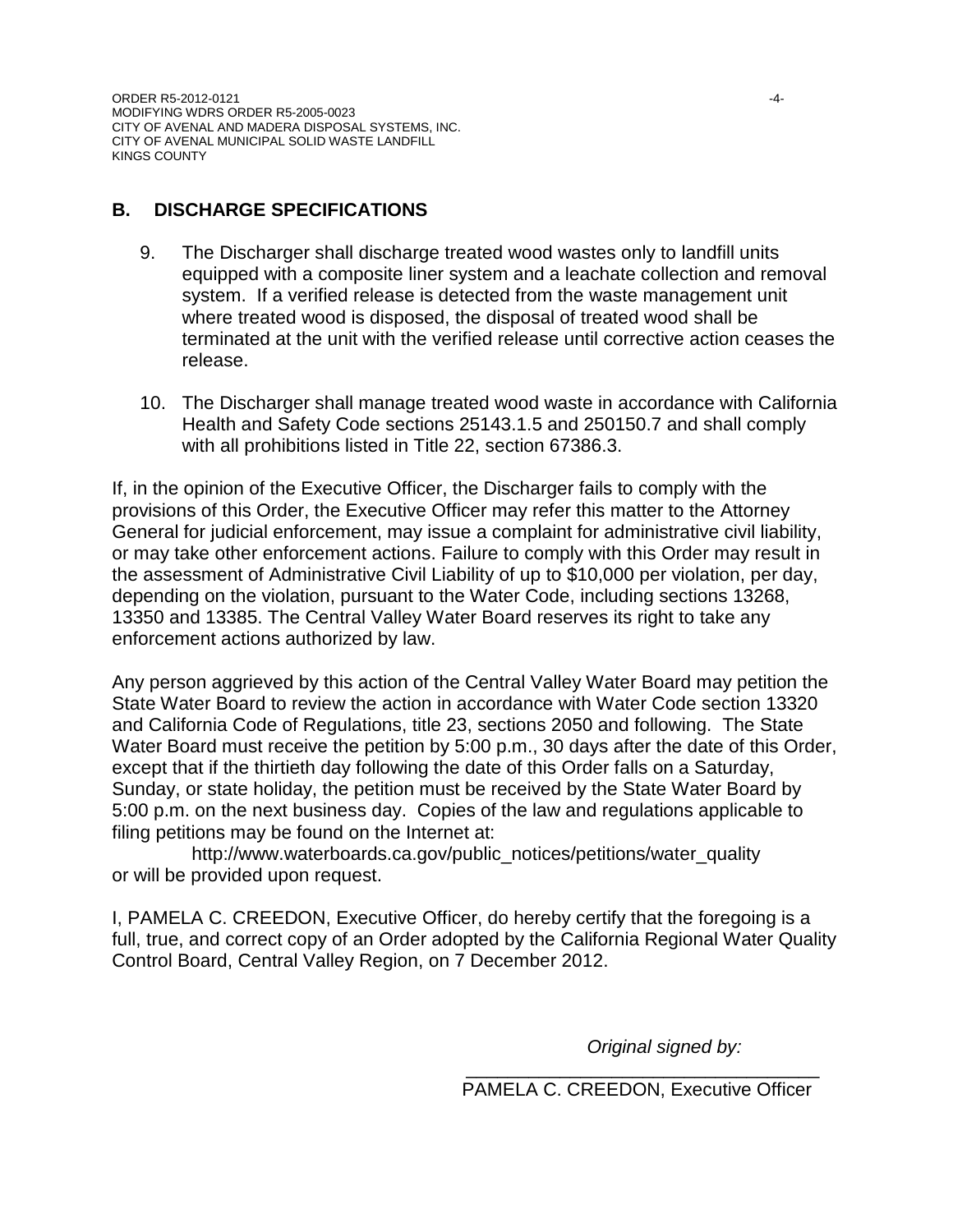## CALIFORNIA REGIONAL WATER QUALITY CONTROL BOARD

CENTRAL VALLEY REGION

1685 E Street, Fresno, California 93706

# **PUBLIC HEARING**

concerning

#### **MODIFYING WASTE DISCHARGE REQUIREMENTS ORDER R5-2005-0023 FOR CITY OF AVENAL AND MADERA DISPOSAL SYSTEMS, INC. FOR CONSTRUCTION AND OPERATION CITY OF AVENAL MUNICIPAL SOLID WASTE LANDFILL KINGS COUNTY**

The City of Avenal owns a municipal solid waste landfill northeast of the intersection of State Road 269 and Hydril Road within the incorporated limits of the City of Avenal in Section 15, T22S, MDB&M. The waste management facility (facility) is operated by Madera Disposal Systems, Inc., a California corporation and subsidiary of Waste Connections, Inc. Current discharges are to cells within the expansion unit which are lined with an engineered alternative liner system (composite liner system with a leachate collection and removal system).

The Discharger proposes to discharge up to approximately 300 tons per month of treated wood waste (TWW) to the composite-lined cells of the facility. Treated wood waste may contain chemical preservatives such as chromated copper arsenate, pentachlorophenol, creosote, acid copper chromate, ammoniacal copper arsenate, ammoniacal copper zinc arsenate, and chromated zinc chloride. Treated wood waste is allowed at municipal solid waste landfills provided the TWW is discharged to a Unit that is composite-lined, regulated by waste discharge requirements, managed in accordance with Section 67386.3 of Title 22, and the Unit where TWW is discharged is not leaking.

The proposed order modifies Order R5-2005-0023 to include discharge specifications regulating disposal of TWW pursuant to Section 67386.3 of Title 22 and the California Occupational Safety and Health Act of 1973 for the discharge of TWW.

A public hearing concerning this matter will be held during the Central Valley Regional Water Quality Control Board (Central Valley Water Board) meeting, which is scheduled for:

| DATE:  | December 6 and 7, 2012                                      |
|--------|-------------------------------------------------------------|
| TIME:  | $8:30$ a.m.                                                 |
| PLACE: | Regional Water Quality Control Board, Central Valley Region |
|        | 11020 Sun Center Drive #200                                 |
|        | Rancho Cordova, CA 95670-6114                               |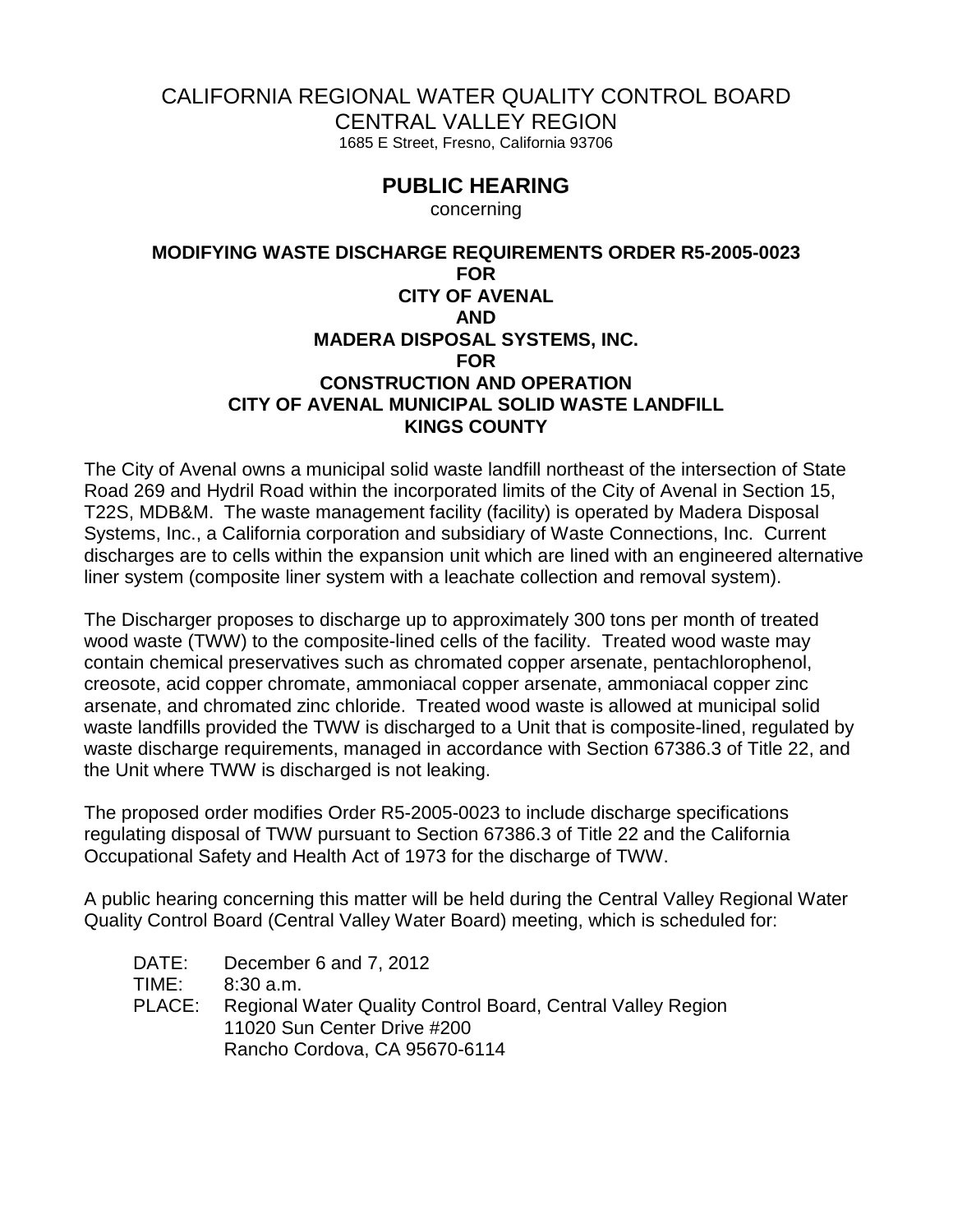The designated parties for this hearing are as follows:

- City of Avenal
- Madera Disposal Systems, Inc.

Designated parties, but not interested persons, will have these rights: to call and examine witnesses; to cross-examine opposing witnesses; to impeach any witness; and to rebut the evidence against him or her. Central Valley Water Board staff will prepare the administrative record, and may present evidence, make an oral presentation and cross-examine opposing witnesses.

Interested persons may not cross examine witnesses, and will not be subject to cross examination. Interested persons may submit evidence (e.g., photographs, eye-witness testimony, monitoring data) if the evidence is submitted in accordance with the deadlines for submitting evidence described below. Interested persons who present evidence may be subject to cross-examination. Interested persons may request status as a designated party for purposes of this hearing by submitting such request in writing to the Central Valley Water Board no later than **6 November 2012**. The request must explain the basis for status as a designated party and in particular how the person is affected by the discharge.

The tentative Waste Discharge Requirements were issued on 5 October 2012. Persons wishing to comment on this item must submit testimony, evidence, if any, and/or comments in writing to the Central Valley Water Board no later than noon on **6 November 2012**. Written materials submitted after noon on the above date will not be accepted and will not be incorporated into the administrative record absent a ruling by the Central Valley Water Board Chair. A party requesting to submit late materials must demonstrate good cause for the late submission, and the Central Valley Water Board Chair must find that the late submission would not prejudice the Central Valley Water Board or any designated party.

All designated parties and interested persons may speak at the Central Valley Water Board meeting, and are expected to orally summarize their written submittals. Oral testimony and cross examination will be limited in time by the Central Valley Water Board Chair. Both designated parties and interested persons may be asked to respond to clarifying questions from Central Valley Water Board members, counsel staff or others, at the discretion of the Central Valley Water Board.

Anyone having questions on tentative waste discharge requirements should contact Scott Moore at (559) 445-5170 or by email at vmoore@waterboards.ca.gov. Interested parties may download the proposed Order and related documents from the Central Valley Water Board's Internet website at

[http://www.waterboards.ca.gov/centralvalley/board\\_decisions/tentative\\_orders/.](http://www.waterboards.ca.gov/centralvalley/board_decisions/tentative_orders/) Copies of these documents can also be obtained by contacting or visiting the office of the Central Valley Water Board at 1685 E Street, Fresno, California, 93706, weekdays between 8:00 a.m. and 5:00 p.m. by appointment.